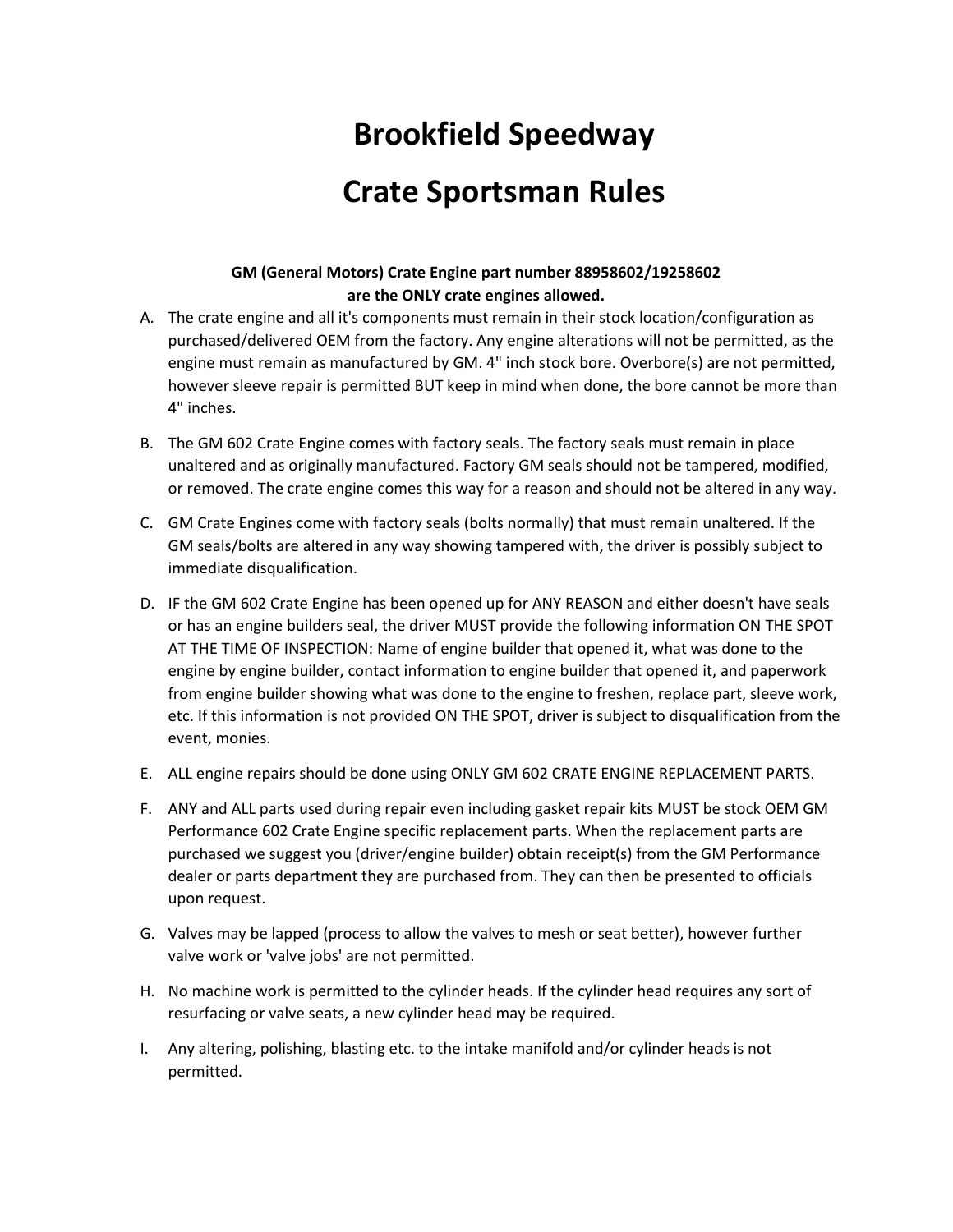- J. The distributor must remain factory stock as manufactured by GM for the 602 Crate Motor. The distributor advance curve must also remain stock. No welding solid.
- K. ANY AND ALL engine repair work MUST be documented, retained. Also keep in mind, ANY AND ALL engine repair if deemed necessary should be resealed by engine builder! There is no reason to not have seals on a GM 602 Crate motor of some sort. If there is any question, DO NOT HESITATE TO ASK FIRST.
- L. Track reserves the right to request further technical inspection by track officials and/or via assistance from appointed tech inspectors on an alternate or neutral site.
- M. GM 602 Crate Motors are intended as a cost effective engine package for the Sportsman division. It provides an affordable racing program for teams to avoid unnecessary additional costs via rebuilding, balancing, porting, polishing, and other bells & whistles more suited for 358 Modified competition, not Sportsman competition. Maintaining the integrity of the GM 602 Crate Sportsman engine program is our goal with the rules set within. No alterations, modifications, balancing, polishing, machine work, blue printing, or any alteration to improve a drivers competitive edge is a clear violation of the rules and integrity of the GM 602 Crate Engine and will be dealt with swiftly.
- N. O) Final judgment and/or decision of a driver's legality according to Brookfield speedway rules will be at the discretion of track officials.

#### **Carburetor/Air Cleaner**

- A. Holley 650 cfm carburetor part number 4777 or 80777 is legal. The carburetor must have the stock venture and throttle bore dimensions. It must maintain all stock dimensions including mounting and stud location on the intake manifold. Booster heights must remain stock OEM from Holley. Cutting, tumbling, and/or polishing are not permitted, as it must remain stock OEM from Holley. Any visible clear modifications to gain competitive advantage that are not stated within the rules will not be permitted. Maximum height of carburetor measured from bottom of carburetor (throttle plate) to horizontal surface of the block must be 7" inches in both front and back of block. Only a single unaltered square hole/opening carburetor spacer plate with a maximum thickness of 1 1/8" inches with gasket is permitted. NO tapering, machine work, or any other alteration to the spacer place is legal. **THE FOLLOWING ALTERATIONS/WORK MAY BE DONE:** Drilling holes in the throttle plate to help proper idle. Drilling, plugging, or taping of any unused vacuum ports. Welding of throttle shaft to linkage arm. Choke plate and shaft may be removed. Center carburetor body metering block surface may be milled no more than .015" on each side. Idle and/or high-speed air correction jets may be drilled. Jets may also be changed as needed or preferred. **NOTE: The gauge measurement or go/no-go gauge must be met and pass at all times regardless of the carburetor temperature.**
- B. Holley 650 cfm HP 80541-1 carburetor is also legal. The carburetor must maintain all stock dimensions/measurements including mounting and stud location on the intake manifold. Only specified Holley replacement parts for the HP carburetor may be used for any adjustments or repair. You may adjust the jets, bleeds, needle, seat, emulsion bleeds, power valves, accelerator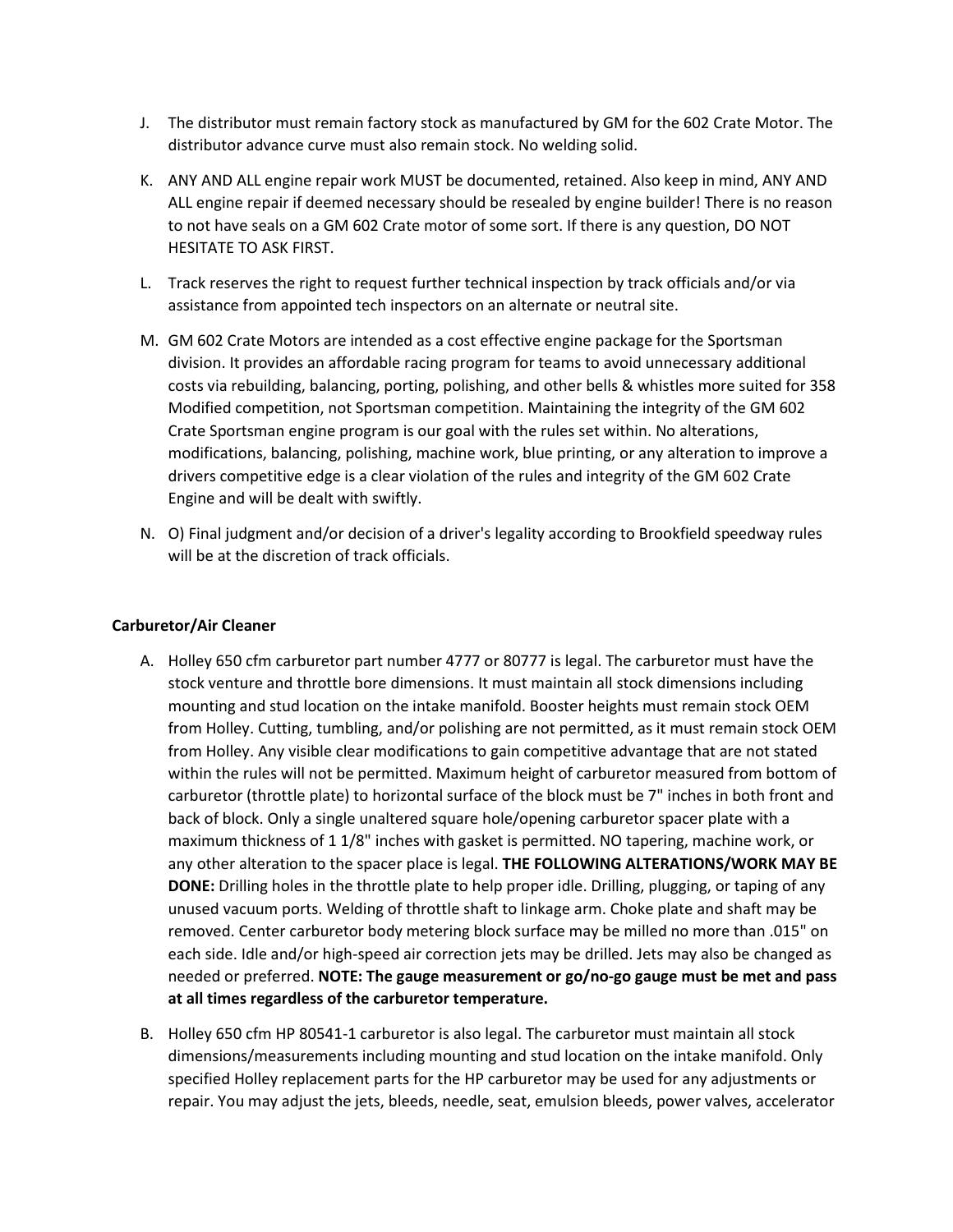pumps, accelerator pump cam, and nozzles. Alterations of the carburetor, its parts, or any machining/reshaping are not permitted. Coatings of any kind or epoxy are not permitted. Only a single unaltered square hole/opening carburetor spacer plate with a maximum thickness of 1 1/8" inches with gasket is permitted. NO tapering, machine work, or any other alteration to the spacer place is legal. **NOTE: The gauge measurement or go/no-go gauge must be met and pass at all times regardless of the carburetor temperature.**

C. Tne standard round type air cleaner is permitted. Any air cleaner that provides ventilation through the top cover (such as the K&N style air cleaner) is permitted. Any ram air or tin that directs the flow of air directly to the air cleaner above and beyond the normal manufactured fiberglass hood piece is not permitted. The air cleaner must remain in place when the hood is removed. If the air cleaner has to be removed to remove any piece/part of the hood or tinwork it's not legal. Any inserts or other devices that flow air directly to the carburetor or the air intake is not permitted. No air diffusers.

#### **Ignition/Rev Boxes**

- A. Only stock OEM distributors as manufactured by GM for the 602 Crate Engine are permitted. The distributor must maintain the factory stock mechanical advance curve according to OEM specifications. Any alterations and/or adjustments are not permitted
- B. Only stock OEM H.E.I. ignition coils are permitted. No trigger or crank trigger type ignitions are permitted. ONLY stock OEM H.E.I. replacement ignition coils are permitted. NO AFTERMARKET. The ignition must be mechanically driven and remain in the stock location.
- C. Only one standard sized 12-volt battery with top or side mounted terminals is permitted. Any step up transformers or devices designed to increase voltage are not permitted. The battery voltage must not measure more than 14.3 volts if checked.
- D. OEM stock GM 602 Crate Engine firing order (which is 18436572) is required on all engines.
- E. We are requiring the use of a REV BOX and it must be unaltered and working. The MSD rev box part number 87286 or 8727CT must be mounted under the hood out of the reach of the driver and easily accessible for inspection. Please make sure the black wire is grounded to the motor and when the hood is removed the rev box should be clearly visible and not hidden/covered. It MUST BE operational prior to and after each racing event with a maximum 6200 chip (6200 RPM). Rev boxes with the RPM limiting chip can and will be inspected and again MUST BE UNALTERED IN ANY WAY WITH A MAX 6200 RMP CHIP OPERATIONAL and MOUNTED IN THE CAR. No exceptions.
- F. Traction control or braking devices that control traction of any kind are not legal.

#### **Exhaust/Muffler Systems**

A. Any steel exhaust header is permitted, but can't exceed 1 5/8" inches in outside diameter from the head flange to the collector. No Tri-Y, stepped, ceramic, coated, or stainless steel headers and/or collectors permitted.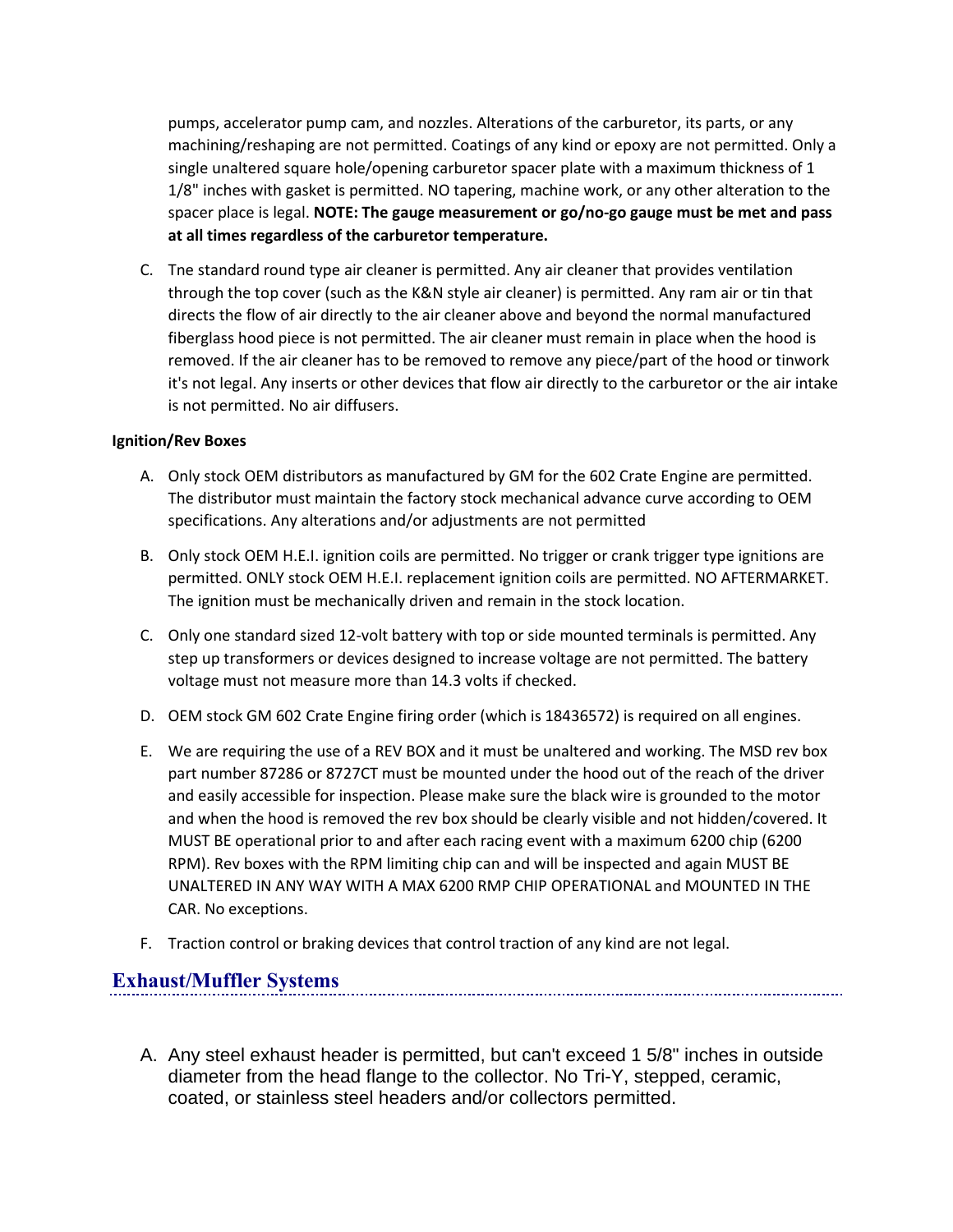- B. Must have just one noise reduction muffler per side. Suggested mufflers (but not mandatory) include Dynomax (part# 17223 or 17296), Extreme (part# 31530 or 31230), or Beyea (part# MUF3DM). Other mufflers such as Henry's Stainless Steel are legal.
- C. The GM 602 Crate Engine comes with factory seals. The factory seals must remain in place unaltered and as originally manufactured. Factory GM seals should not be tampered, modified, or removed. The crate engine comes this way for a reason and should not be altered in any way.
- D. Header collector extension pipe, tail pipe, curves, and tips, may be stainless steel (Henry's Stainless Steel Exhaust) and exit the racecar past the driver and rear tires.

#### [Go to Top](http://aftonmotorsportspark.com/rules-crate-sportsman2.shtml#top)

# **Oil Cooler/Oiling Systems/Engine Cooling**

- A. The GM 602 Crate Engine comes with break off sealed bolts on the oil pan. In the event they need to be removed due to repair/damage where the repair is LESS than overall replacement the following rules apply. Only one single wet sump oil pump is allowed. Only stock steel replacement oil pans should be in place, if needed to be replaced only OEM Stock GM performance 602 Crate Motor replacement pan may be used.
- B. Dry sump oil systems, external type oil pumps, vacuum pumps, and accu sumps are not allowed. Engine evacuation systems by either internal or external driven pumps by exhaust system or valve covers, intake manifold, or oil pan are not allowed.
- C. Oil coolers are permitted.
- D. Only cast iron water pumps are allowed.
- E. Only one brass and/or aluminum radiator is permitted.
- F. Cooling fan for the radiator must be mounted in the stock OEM location on the front of the cast iron water pump. No mounting the fan to the crankshaft is permitted. Electric water pumps or cooling fans are not allowed

# **Driveshaft/Rear End/Axles**

- A. Only steel magnetic drive shafts are legal. No titanium or aluminum drive shafts are permitted. Only steel drive shaft yokes or driveline components are legal. ABSOLUTELY no titanium or aluminum drive shafts, yokes, or components are permitted.
- B. Competition type manufactured quick-change 8 bolt, wide 5, or smart tube style rear ends only. Live rear ends with aluminum or steel tubes are permitted. No open tube rears are permitted. Only full size competition manufactured type rear ends are permitted meaning no miniature rear end housings are allowed. All rear end components, ring & pinion, gears, and any other components must be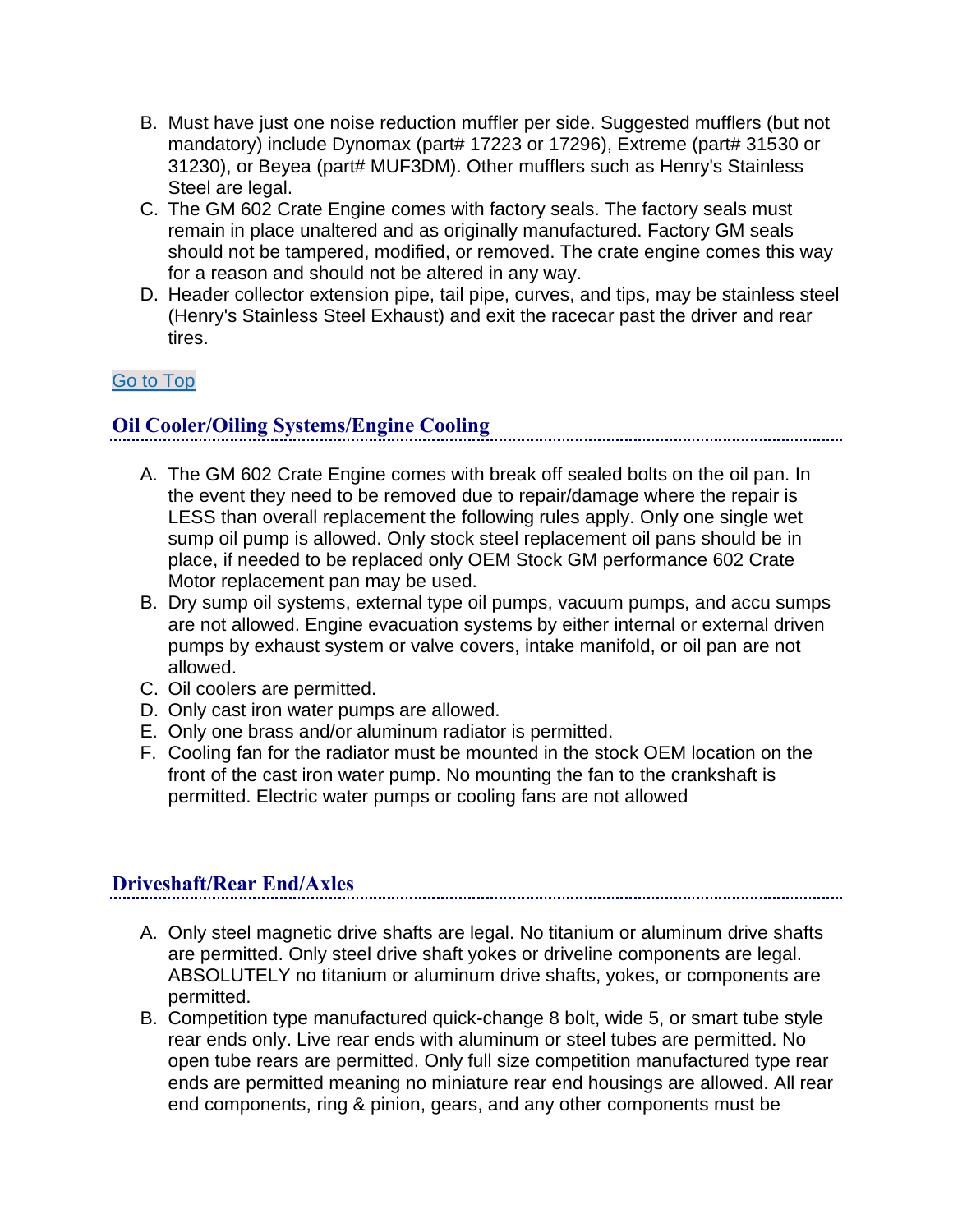specific in size to the rear end manufacturer. A minimum of 8" inch diameter ring gear is permitted and mandatory.

- C. Titanium axles are NOT legal or permitted. Any other titanium drive shaft, rear end, axles, or components of the rear are not permitted.
- D. No limited slip rear ends, locker rear ends, slip hubs, or ratcheting drive flanges are allowed

# **Front End**

- A. Only strait one-piece steel tubing from axle with no camber adjustments permitted. No split axles or drop axles allowed.
- B. All brackets on the front axle must be bolted or welded solid. No birdcages or sliders allowed on the front axle. Kingpin type axles only.

# **Shocks/Springs/Suspension**

No independent front or rear suspension, A-Frames, ball joints, cantilever, electric or pneumatic devices, computer data aided devices, 4 wheel steering/drive, or traction control devices of any kind are permitted on the suspension.

- The only inboard adjustment permitted is the brake bias. Only one spring per shock.
- Any steel body non-adjustable shock is legal. No steel adjustable or big body shocks are permitted. No aluminum small or big body shock and/or aluminum adjustable shocks are permitted at all. No aluminum shocks of any kind are legal. Schroeder valves are legal.

#### **Fuel**

- A. Absolutely no oxygenated fuels permitted.
- B. Sunoco 110 and/or 112 and/or max 94-octane pump fuel is permitted. No mixing of fuels with different octane.
- C. No methanol, alcohol, nitrous oxide, nitro-methane, or propylene oxide fuels are permitted or legal. Fuel may be subject to inspection and/or testing at ANY time.

# **Fuel Cells**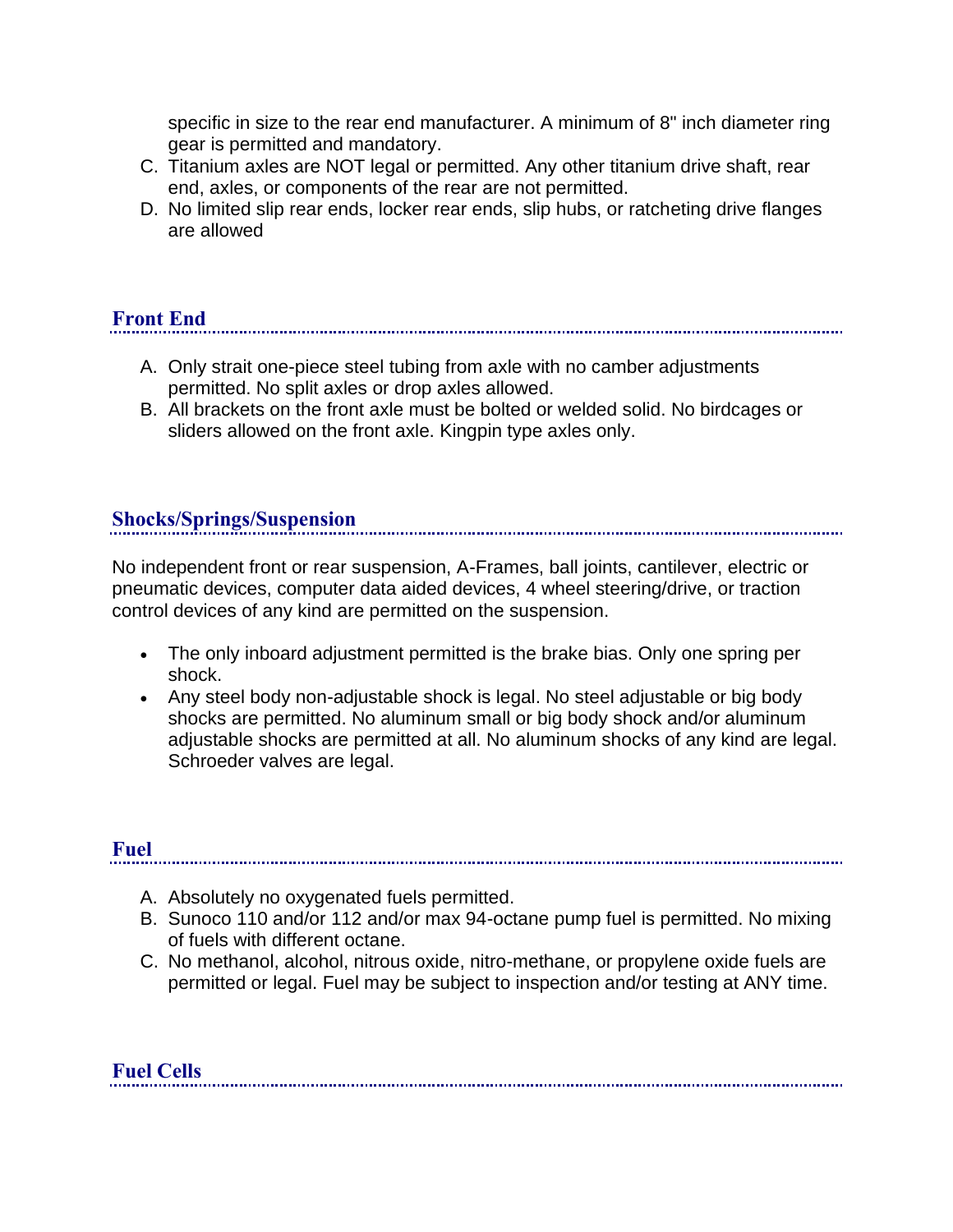- A. A racing fuel cell is mandatory with a maximum fuel volume of 24.5 gallons.
- B. Fuel cell must be a minimum of 12quot; inches from the ground and be centered in the frame rails. No offsetting.
- C. The fuel cell must be completely enclosed in a steel fuel cell container with a minimum gauge of 20.
- D. Aluminum fuel cell containers are also allowed, but must be at least .060" minimum thickness.
- E. The fuel cell must be fully foamed inside with a minimal cut out for the filler.
- F. Fuel cell must be mounted securely by at least 2 steel straps.

#### [Go to Top](http://aftonmotorsportspark.com/rules-crate-sportsman2.shtml#top)

#### **Bodys/Bumpers**

- A. Traditional Sportsman body rules in effect. No exotic large doors or window panels permitted. Please use the DIRTcar Sportsman body rules for guidelines if unaware what is or is not legal.
- B. Traditional bumpers/rub rails in effect. Bicknell, Teo, HigFab, etc. all make bumpers/rub rails along with speed shops. Utilize their products. No exotic or outrageous bumpers/rub rails permitted.

#### **Wheelbase/Tread Width**

- A. Front-end width (tread width) must be minimum 74" inches with a maximum of 86" inches measured from the outside edge of the sidewall of tires on each side.
- B. Rear-end width (tread width) must be minimum 74" inches with a maximum of 86" inches measured from the outside of the sidewall of tires on each side.
- C. Wheelbase must be a minimum of 106" inches with a maximum of 110" inches measured from the tire wall at center hub location with a ½" tolerance.

# **Wheels/Tires**

- A. Any Sportsman/Modified type American Racer/hoosier tire is legal. NO late model tires, no block pattern tires, no 49 AR compound.
- B. No left rear on the right rear or left rear on the right front etc.
- C. Chemical alteration of any tire is not legal or permitted. Tire siping, grooving, or grinding is permitted. Tires can be subject for inspection/testing at ANY time.
- D. Heating the tires by torch, heating blanket, or any heating devices is not permitted.